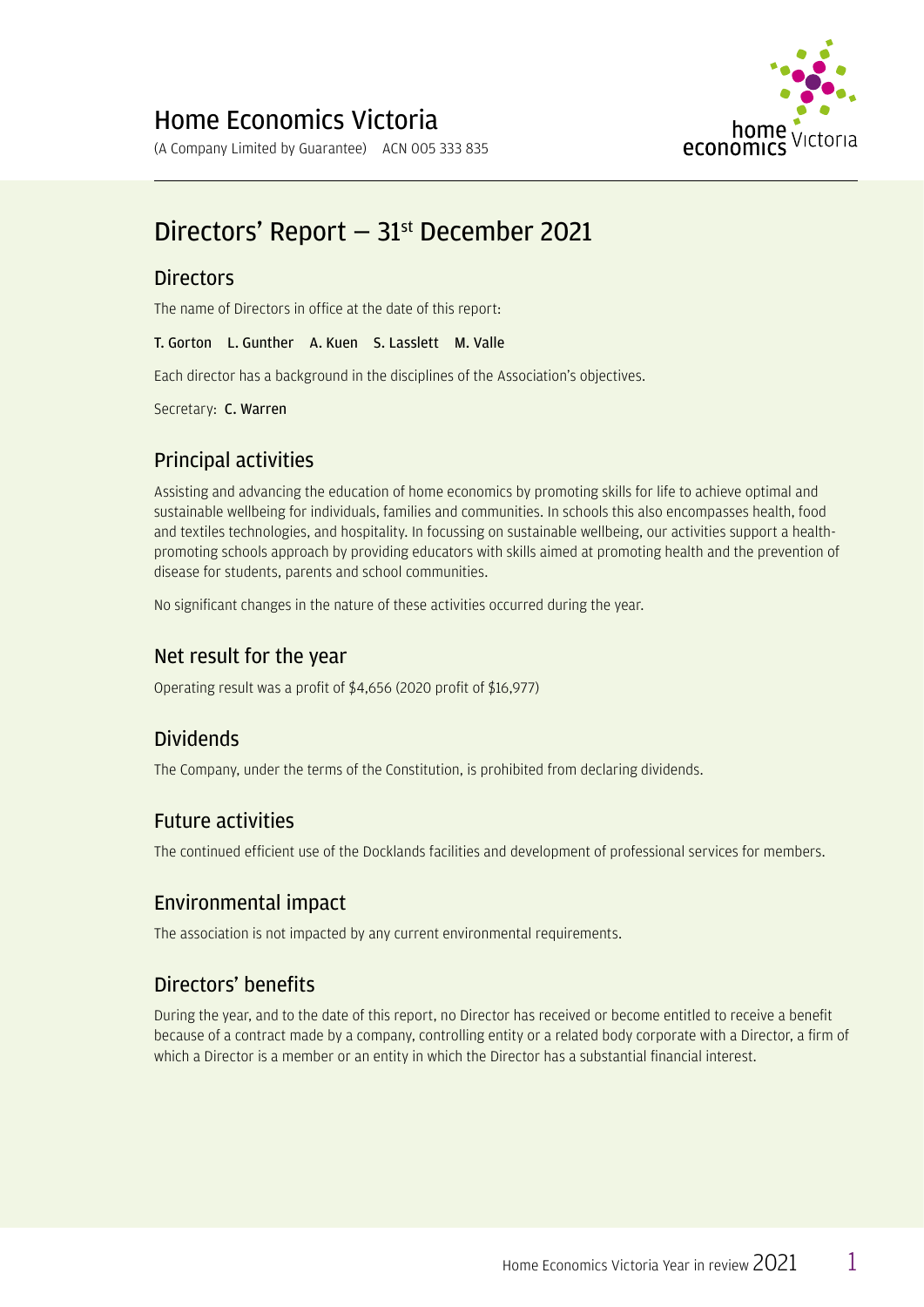### Home Economics Victoria

(A Company Limited by Guarantee) ACN 005 333 835

### Directors' Report — 31st December 2021

#### Directors' indemnities

The company has not, since the end of the previous financial year, in respect of any person who is or has been an officer of the Company or a related Corporation:

- indemnified or made any relevant agreement for indemnifying against a liability, including cost and expenses in successfully defending legal proceedings
- paid or agreed to pay a premium in respect of a contract insuring against a liability for the cost or expenses of defending legal proceedings.

The auditor's independence declaration made under Section 40-60 of Australian Charities and Not-for-profits Commission Act 2012

This report is made in accordance with a resolution of the Board of Directors.

Alisa Kes

House Geolg

Alison Kuen Director

Louise Gunther Director

Docklands8 February 2022

## Auditor's independence declaration:

### To the Directors of Home Economics Victoria

In accordance with the requirements of section 40-60 of the Australian Charities and Not-for-profits Commission Act 2012, as auditor for the audit of Home Economics Victoria for the year ended 31 December 2021, I declare that, to the best of my knowledge and belief, there have been no contraventions of any applicable code of professional conduct in relation to the audit.

S. TDM FCA

C H DOBB FCA RCA 10474

Bentleigh 8 February 2022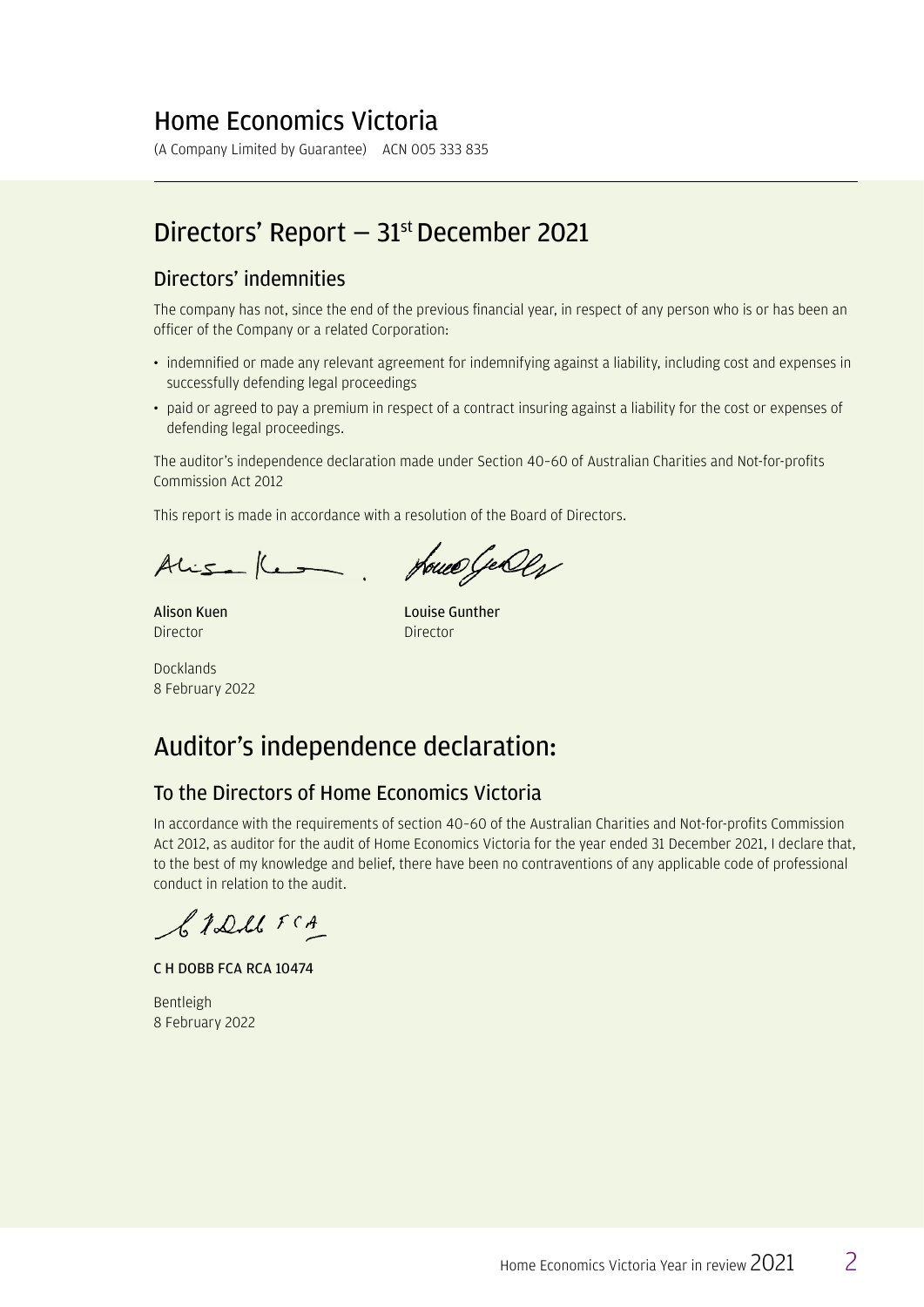

## Balance sheet as at 31<sup>st</sup> December 2021

|                                                    | 2021   | 2020   |
|----------------------------------------------------|--------|--------|
| Members' funds                                     | \$     | \$     |
| <b>Retained Funds</b>                              | 417168 | 412512 |
| Capital Profits Reserve                            | 458429 | 458429 |
| <b>Total members' funds</b>                        | 875597 | 870941 |
| Represented by:                                    |        |        |
| Current assets:                                    |        |        |
| Cash                                               |        |        |
| At bank                                            | 466543 | 443154 |
| On hand                                            | 200    | 200    |
| Sundry debtors and prepayments                     | 6264   | 9973   |
| Stock of publications at deemed cost               | 3954   | 4000   |
| <b>Total current assets</b>                        | 476961 | 457327 |
| Non-current assets:                                |        |        |
| Property & Equipment - Owned                       |        |        |
| Land & Buildings                                   |        |        |
| Suite 605, 198 Harbour Esplanade Docklands at cost | 655639 | 655639 |
| Less Accumulated Depreciation                      | 173250 | 157500 |
|                                                    | 482389 | 498139 |
| Office Equipment & Fit out - at cost               | 119299 | 109293 |
| Less Accumulated Depreciation                      | 109292 | 107978 |
|                                                    | 10007  | 1315   |
| <b>Total fixed assets</b>                          | 492396 | 499454 |
| Total assets:                                      | 969357 | 956781 |
| <b>Current liabilities:</b>                        |        |        |
| Creditors & accruals                               | 12823  | 5725   |
| Subscriptions received in advance                  | 38800  | 39775  |
| Income received in advance                         | 500    | 4391   |
| Employee Entitlements - AL/LSL                     | 41637  | 35949  |
| Total liabilities                                  | 93760  | 85840  |
| Net assets                                         | 875597 | 870941 |

The accompanying notes form part of this audited statement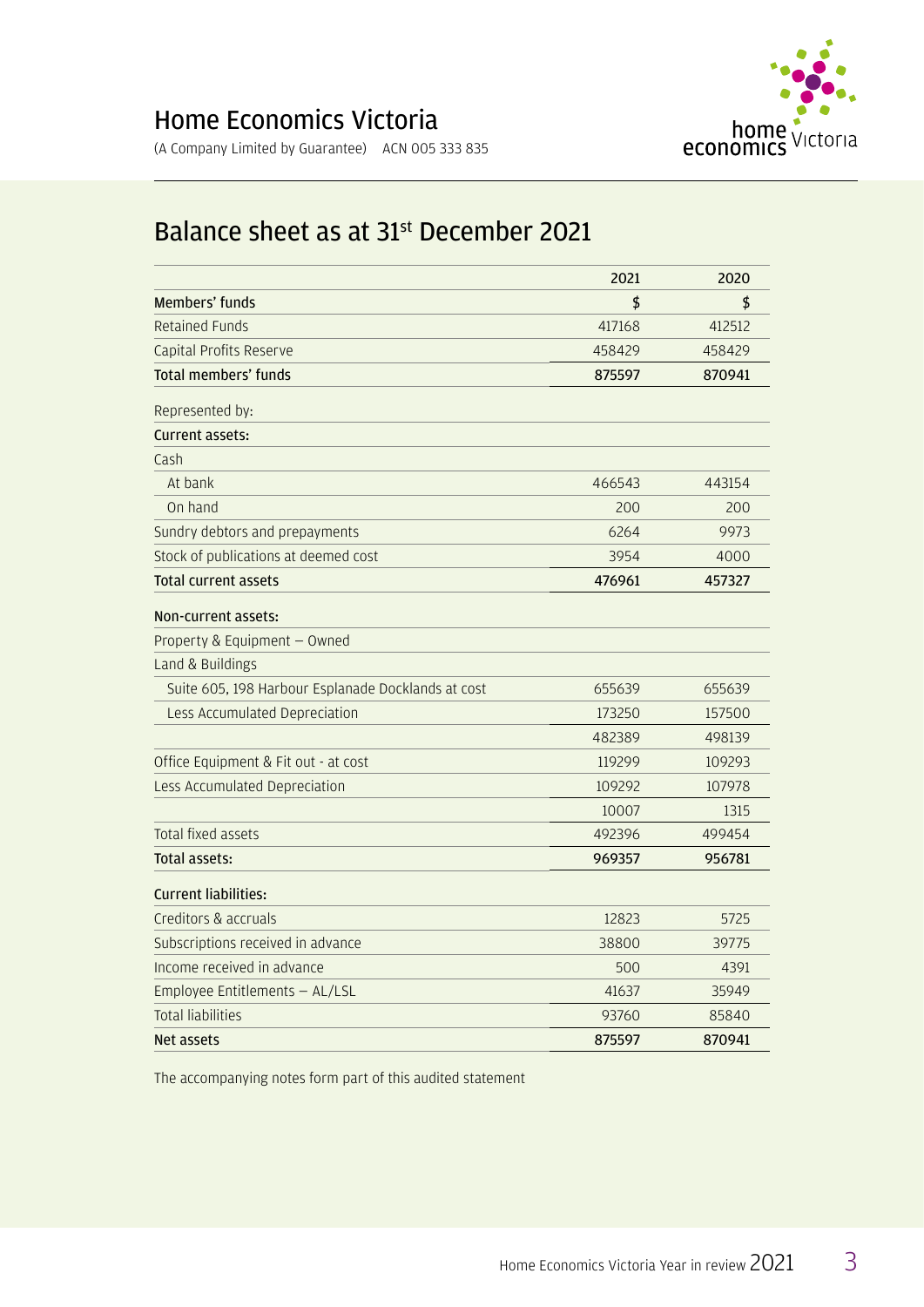### Home Economics Victoria

(A Company Limited by Guarantee) ACN 005 333 835

## Statement of profit and loss for the year ended 31<sup>st</sup> December 2021

|                                                         | 2021     | 2020     |
|---------------------------------------------------------|----------|----------|
| Income                                                  | \$       | \$       |
| Grants re Activities                                    | 41745    | 34155    |
| Curriculum support, PD activities and publications etc. | 227717   | 140411   |
| Less direct costs incl. salaries                        | (165304) | (166842) |
| Net result for activities                               | 104158   | 7724     |
| Membership subscriptions                                | 72928    | 73878    |
| Royalties received                                      | 15413    | 7999     |
| Interest                                                | 75       | 300      |
| ATO & Other COVID Grants                                | 26880    | 148952   |
| Net income                                              | 219454   | 238853   |
| Less overheads                                          |          |          |
| Audit                                                   | 250      | 300      |
| Depreciation - non-cash                                 | 17065    | 22715    |
| Directors' fees                                         |          |          |
| Provision for AL/LSL                                    | 3065     | 4089     |
| Office salaries, super etc.                             | 165762   | 156284   |
| Office running                                          | 28656    | 38488    |
| <b>Total expenses</b>                                   | 214798   | 221876   |
| Normal operating result for year                        | 4656     | 16977    |
| Income tax expense - Exempt Div 50                      |          |          |
| Operating result for the year                           | 4656     | 16977    |
| Members' Retained Funds Brought Forward                 | 412512   | 395535   |
| <b>Members' Retained Funds Carried Forward</b>          | 417168   | 412512   |

The accompanying notes form part of this audited statement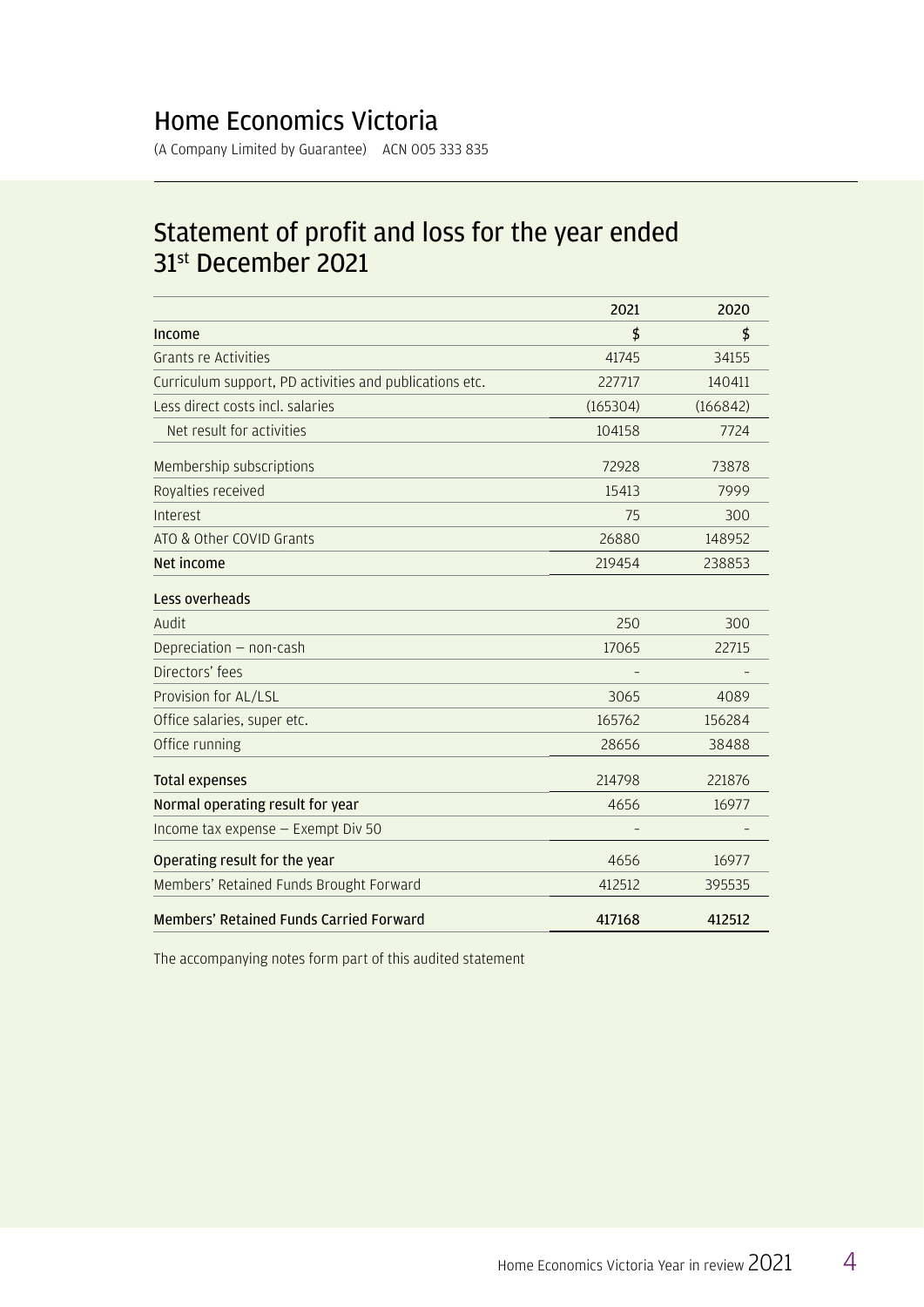

## Change of equity statement for the year ended 31st December 2021

|                                 | 2021   | 2020   |
|---------------------------------|--------|--------|
| Members' funds                  | \$     | \$     |
| Retained Funds                  |        |        |
| Opening members' retained funds | 412512 | 395535 |
| Result for year                 | 4656   | 16977  |
| Closing members' retained funds | 417168 | 412512 |
| Capital Profits Reserve         |        |        |
| Opening balance                 | 458429 | 458429 |
| Closing capital profits reserve | 458429 | 458429 |
| Total members' funds            | 875597 | 870941 |

### Notes to and forming part of the accounts

### Note 1

The Directors are of the opinion that the entity is not a reporting entity, as defined. These financial statements have been prepared as special purpose statements solely to meet the Corporations Law requirements to prepare financial accounts for members of the Company.

All applicable Accounting Standards have been consistently applied. A schedule of directors' meeting attendance has not been prepared on the basis that it would not assist significantly members' understanding of the accounts.

### Note 2

Contingent Liability re winding up - \$20 per member.

### Note 3

Registered office Suite 605 198 Harbour Esplanade Docklands 3008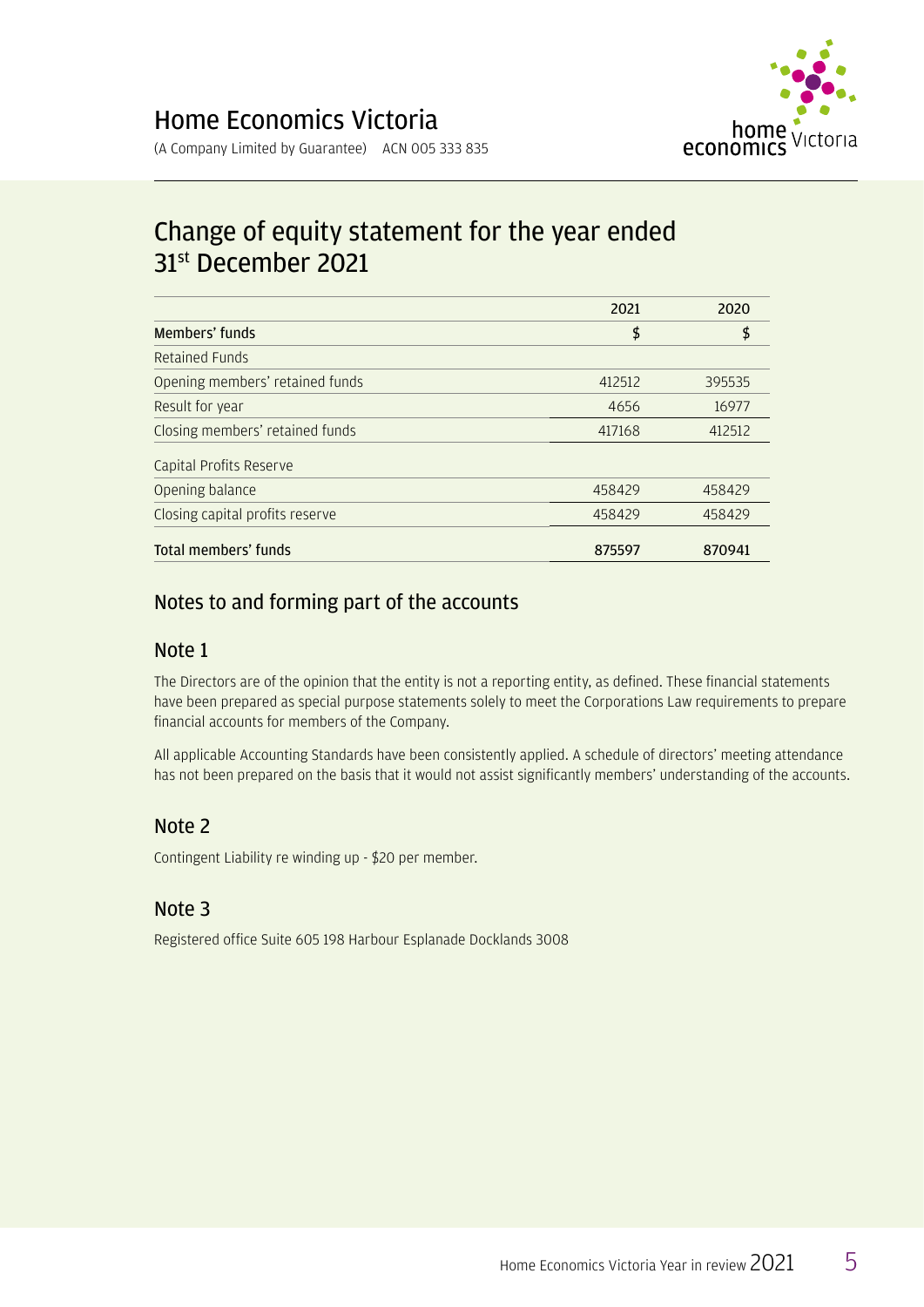### Home Economics Victoria

(A Company Limited by Guarantee) ACN 005 333 835

### Statement of cash flow for the year ended 31st December 2021

|                                             | 2021   | 2020   |
|---------------------------------------------|--------|--------|
| Cash flows from operating activities        | \$     | \$     |
| ATO & Other COVID Grants                    | 26880  | 148952 |
| Members' subscriptions received             | 71953  | 87859  |
| Receipts from courses & other activities    | 288842 | 178674 |
| Less Payments to suppliers and employees    | 354355 | 355182 |
| Interest                                    | 75     | 300    |
| Less Purchase of new Fixed Assets           | 10006  |        |
| Net cash flow change from normal activities | 23389  | 60603  |
| Net change in cash held                     | 23389  | 60603  |
| Cash at beginning of year                   | 443354 | 382751 |
| Cash at the end of year                     | 466743 | 443354 |

#### Directors' declaration

The directors of the Company declare that:

- 1. The financial statements and notes:
	- (a) comply with Accounting Standards as described in Note 1 to the financial statements, the Australian Charities and Not-for-Profit Commission Act 2012, and the Australian Charities and Not-for-Profit Commission Regulation 2013; and
	- (b) give a true and fair view of the Company's financial position as at 31 December 2021 and of its performance for the year ended on that date in accordance with the accounting policies described in Note 1 to the financial statements.
- 2. In the opinion of the directors, there are reasonable grounds to believe that the Company will be able to pay its debts as and when they become due and payable.

This declaration is made in accordance with a resolution of the Board of Directors and is signed for and on behalf of the directors by:

Alisa Kesa, House Geolg

Alison Kuen **Director** 

Louise Gunther **Director** 

**Docklands** 8 February 2022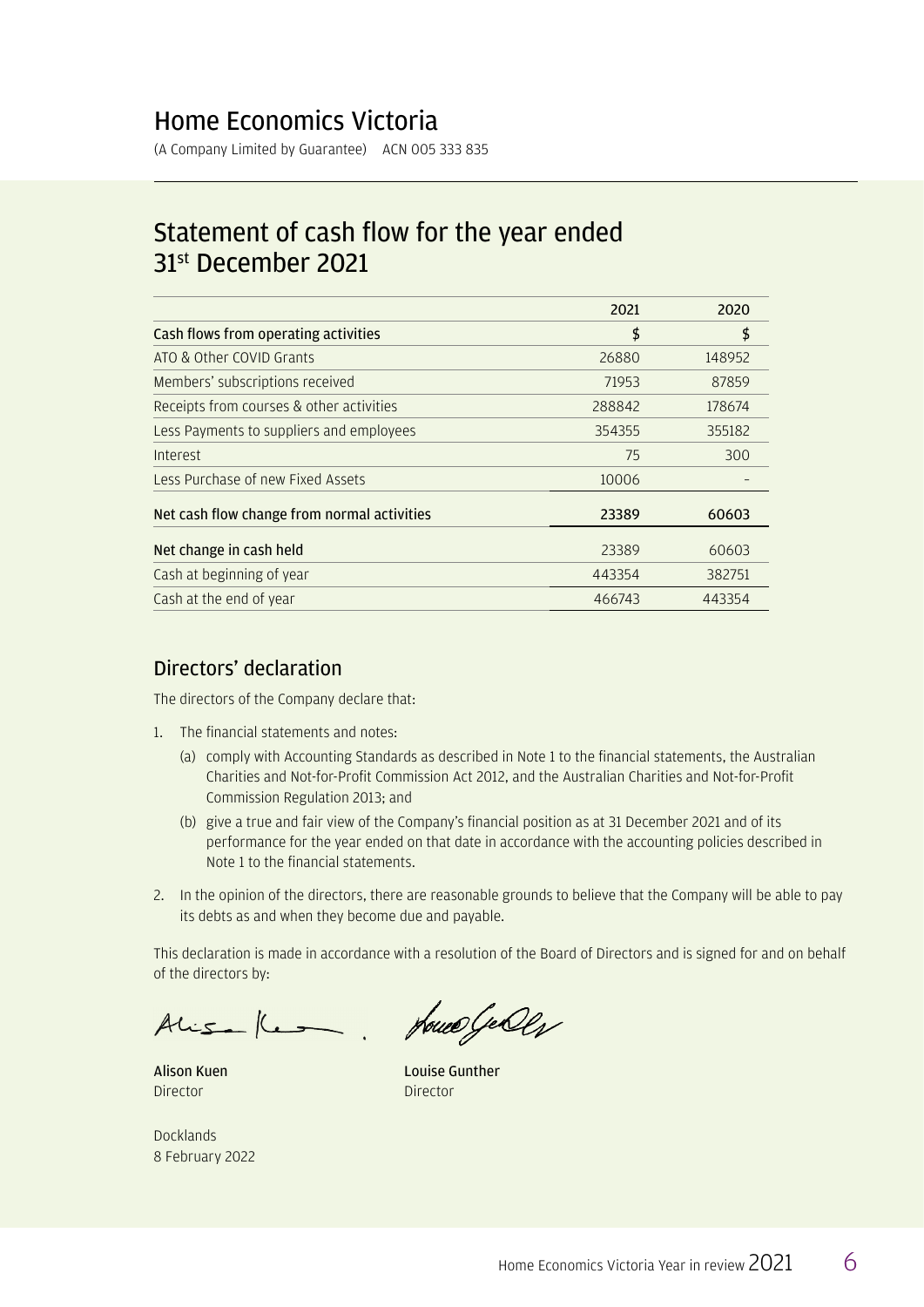

# Independent audit report 31<sup>st</sup> December 2021

To the members of Home Economics Victoria:

#### Scope

I have audited the accompanying accounts of Home Economics Victoria for the year ended 31st December 2021. The Company's Directors are responsible for the financial report. I have conducted an independent audit of the financial report in order to express an opinion on it to the members of the Company.

My audit has been conducted in accordance with Australian Auditing Standards to provide reasonable assurance whether the financial report is free of material misstatement. My procedures included examination, on a test basis, of evidence supporting the amounts and other disclosures in the financial report and the evaluation of accounting policies and significant accounting estimates. These procedures have been undertaken to form an opinion whether, in all material respects, the financial report is presented fairly in accordance with Accounting Standards and other mandatory professional reporting requirements and statutory requirements so as to present a view which is consistent with my understanding of the Company's financial position and performance as represented by the results of its operations.

The audit opinion in this report has been formed on the above basis.

### Independence

In conducting my audit I have complied with the independence requirements of the Accounting Professional and Ethical Standards Board and the Australian Charities and Not-for-Profits Commission Act 2012.

### Auditor's opinion

In my opinion, the financial report of Home Economics Victoria is in accordance with the Australian Charities and Not-for-Profits Commission Act 2012, including:

- $(i)$  giving a true and fair view of the financial position as at 31st December 2021 and of its performance for the year ended on that date; and
- (ii) complying with Accounting Standards and the Australian Charities and Not-for-Profits Commission Regulation 2013.

CIDMFCA

C H DOBB FCA RCA 10474

Bentleigh 8 February 2022